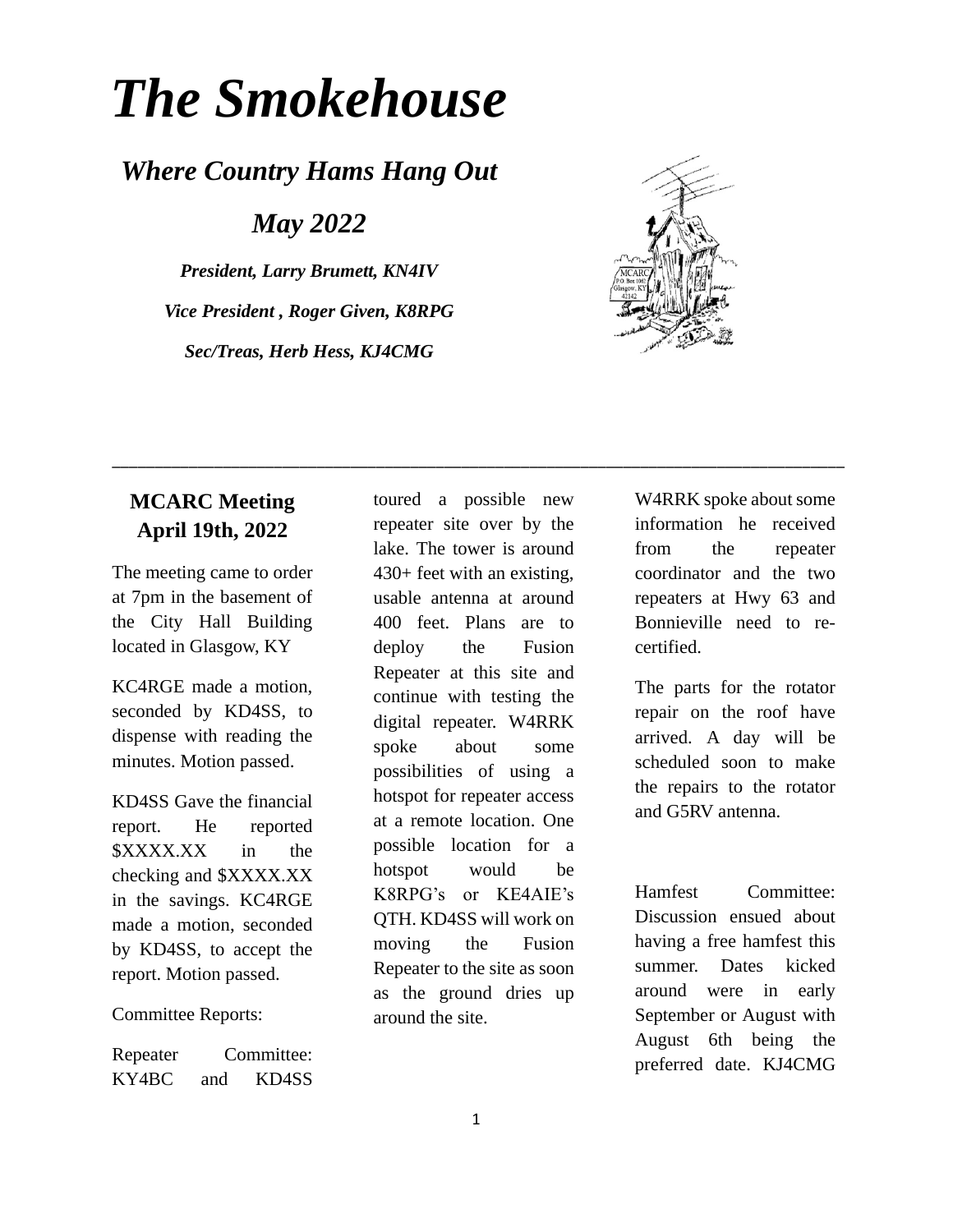made a motion, seconded by N4HCO, to go ahead with planning the hamfest.

Field Day/Special Event Committee: KY QSO Party is scheduled for the first weekend in June. Tentative plans are to set up a station at American Legion Park with the clubroom serving as a backup site in the event of inclement weather.

Webpage Committee: The webpage was down for a few days due to the debit card used for billing had expired. W3JBG was able to correct the issue and the website is back online. Google has made some changes to Google Sites and our site will need to be updated to the new version. W3JBG will be updating the site in the next few weeks.

Old Business: KJ4CMG has revised the bylaws and have submitted copies to all the members. He received feedback from a few members to clean up some wording and spelling errors. The bylaws will again be sent out to the

members and voted on for adoption at the meeting in May.

New Business: Introduced and nominated Keith Ressor KO4ZYA and Dalton Mohon KO4ZXZ for membership. We will vote on them at the next meeting they attend.

KD4SS gave a presentation on an old Zenith broadcast AM radio once owned by N4NAS. He had to search for several years to find enough parts in order to resurrect the old Zenith radio.



**ARRL Youth Licensing Grant Program The ARRL**  Youth Licensing Grant Program, in effect since April 19, 2022, will cover the one-time \$35 application fee for new amateur radio license candidates younger than 18 years old for tests administered under the ARRL Volunteer Examiner Coordinator (VEC) program.

"We are thrilled that we are able to provide this opportunity to our youth candidates," said ARRL VEC Manager Maria Somma, AB1FM.

The \$35 Federal Communications Commission (FCC) application fee will be reimbursed after the ARRL VEC receives the completed reimbursement form and after the new license has been issued. The reimbursement check will be mailed to the fee payer. Also, candidates younger than 18 years old would pay a reduced exam session fee of \$5 to the ARRL VEC team at the time of the exam. The \$5 fee is for all candidates under the age of 18, regardless of the exam level taken. Proof of under 18 status is required at the session.

The ARRL Board approved the Youth Licensing Grant Program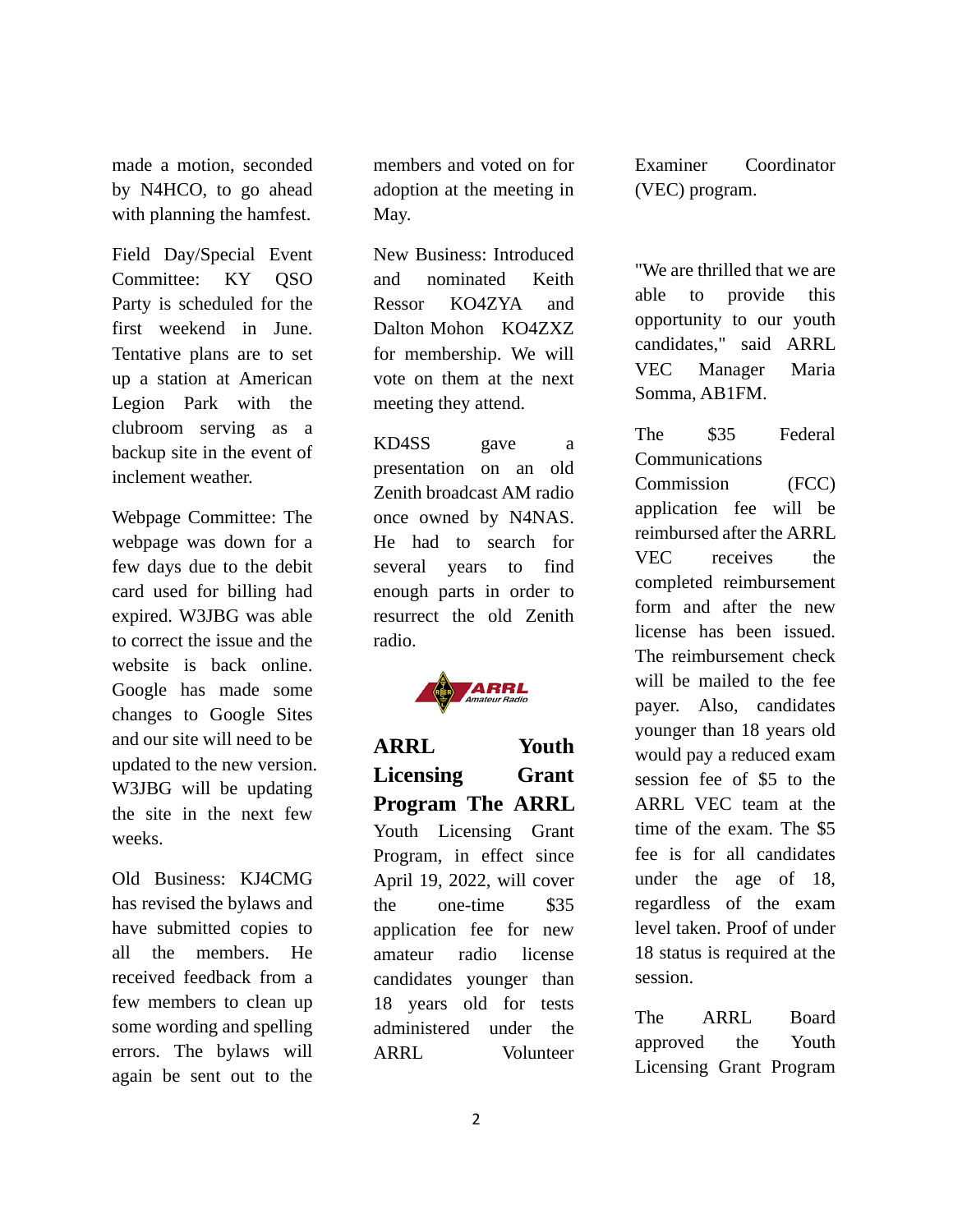at its July 2021 meeting in Hartford, Connecticut, expanding on the scope of the original motion proposed by ARRL Southeastern Division Director Mickey Baker, N4MB.

The Board believes the recruitment and training of young amateur radio operators is a necessary and proper mission of the ARRL and subsidization of the \$35 fee will reduce the number of new amateurs that would otherwise be lost from these groups. Initially the new program would serve up to 1,000 new license applicants under 18 years old. The program length is indefinite; it may be renewed or terminated by the Administration and Finance Committee or by the Board of Directors.

Visit the ARRL website for the program instructions and reimbursement form at [www.arrl.org/youth](http://www.arrl.org/youth-licensing-grant-program)[licensing-grant-program.](http://www.arrl.org/youth-licensing-grant-program)



## **Radio Amateurs to Participate in MARS Interoperability Exercise in May**

Members of the Military Auxiliary Radio System (MARS) will conduct an HF skills exercise from Monday night, May 2 through Saturday, May 7, 2022 to practice interoperability with the amateur radio community.

A 60-meter high-power broadcast will begin on May 3 at 0200 UTC followed by the FEMA region net. That will continue four more nights at 0200 UTC with the region net. At 1200 local each day (May  $3 - 7$ ; Eastern, Central, Mountain, and Pacific) the net will be called by region. See slide (PDF).

MARS members will be reaching out to the amateur radio community via the 60-meters Channel 1 Net (5330.5 kHz). These are directed nets. The nets will be run by region. These are not typical "everyone check into the net" operations. Amateur ops who participate should listen first. Net control will ask for stations meeting specific criteria to check in, e.g., stations in a particular geographic area. Only stations that meet the criteria should check into the net.

In addition to 60 meters, MARS stations will also reach out on amateur frequencies such as 80 meter traffic nets and other bands they may be able to reach. – Thanks to Rob Hurd, N3HU and Chief Army MARS Paul English, WD8DBY

## **Mobile App Available to Navigate 2022 Dayton Hamvention**

Dayton Hamvention® is offering a free mobile app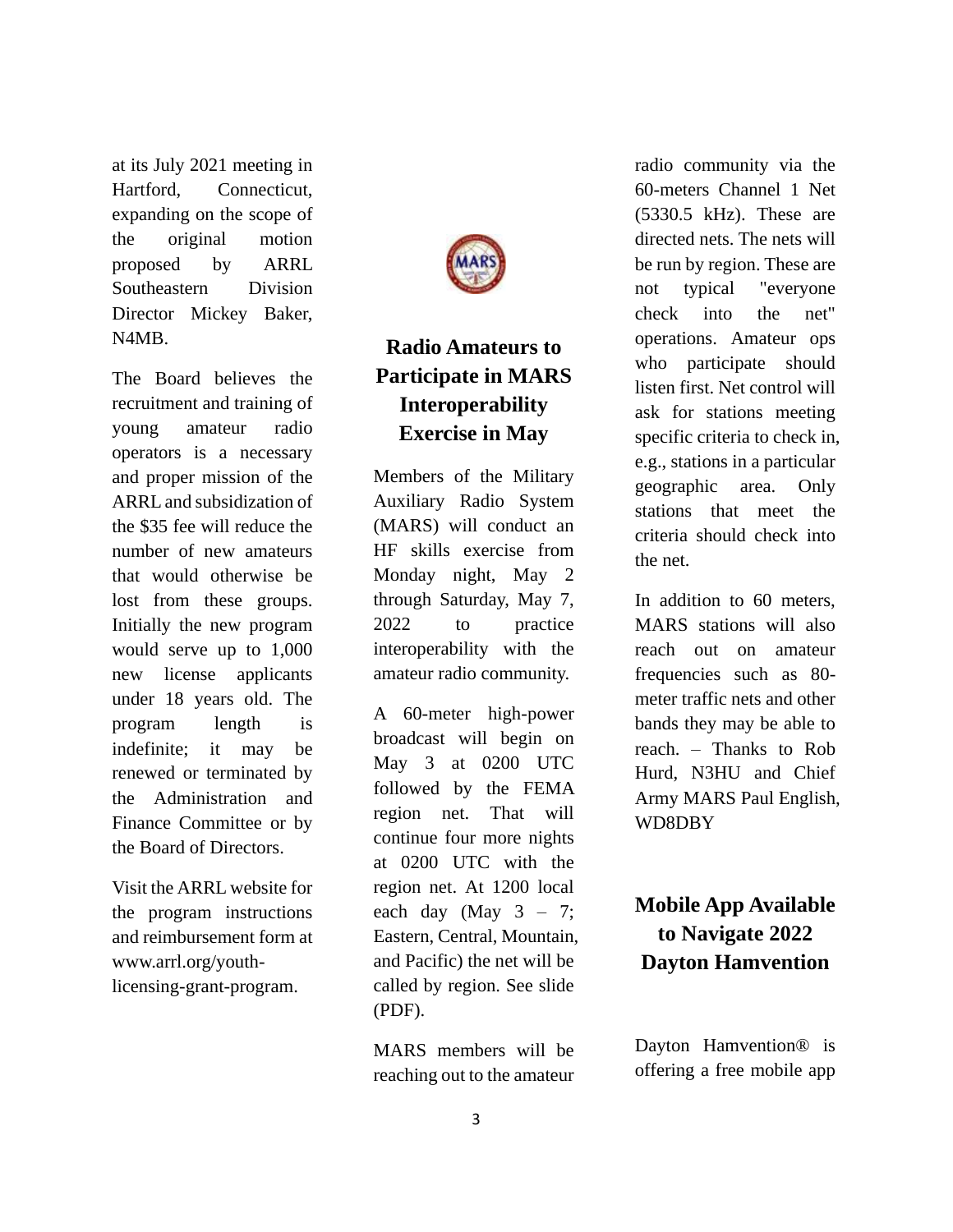for smartphones and tablets to help attendees navigate the large-scale event, which runs May 20 – 22 at the Greene County Fairgrounds and Expo Center in Xenia, Ohio. The app, which was introduced in 2019, is offered in a collaborative effort with ARRL The National Association for Amateur Radio®.

The free ARRL Events app is now available and already includes Hamvention's full program, so attendees can browse and schedule forums, find affiliated events, and preview the extensive list of exhibitors. During the event, attendees can use other app features to follow the hourly prize drawings populated by the Dayton Hamvention Prize Committee, and browse building and site maps.

Attendees are also encouraged to tap on the MyProfile icon in the app to add their name and call sign, email address, and any additional information

they would like to share with other Hamvention guests. Additionally, the MyBadge icon displays a QR code of your event badge that can be scanned by another attendee or exhibitor using the Scan Badge icon  $-$  instantly connecting shared contact information with other hams at the event.

The app is available for Apple and Android smart devices, or access the web browser version which is optimized for nearly any browser or other type of mobile device. Visit your app store to download the app (search "ARRL Events") or access the links available on the ARRL EXPO web page. If you're reading this article on a mobile device, click here to be redirected to the appropriate app store, or redirected to the web browser version (www.tripbuildermedia.co m/apps/arrl). Please email hamventionapp@arrl.org with any questions about the app.

For more information, please visit these official websites:

Dayton Hamvention www.hamvention.org

ARRL EXPO at Dayton Hamvention [www.arrl.org/expo](http://www.arrl.org/expo)

#### **Cave City Free For All**

The Cave City Free For All Hamfest is a go for August 6 th 2022.

It will be held in the parking lot of the Cave City Convention Center.

There will be limited space under roof so bring your own tables and chairs (none avaiable) first come first served, everything else will be tailgate. Nothing indoors at all everything will be outdoors. No reservations required for setup We encourage everyone to try and use one parking space if possible in an effort to make room for everyone.

There will no VE testing due to being outside. A for info contact Larry KN4IV